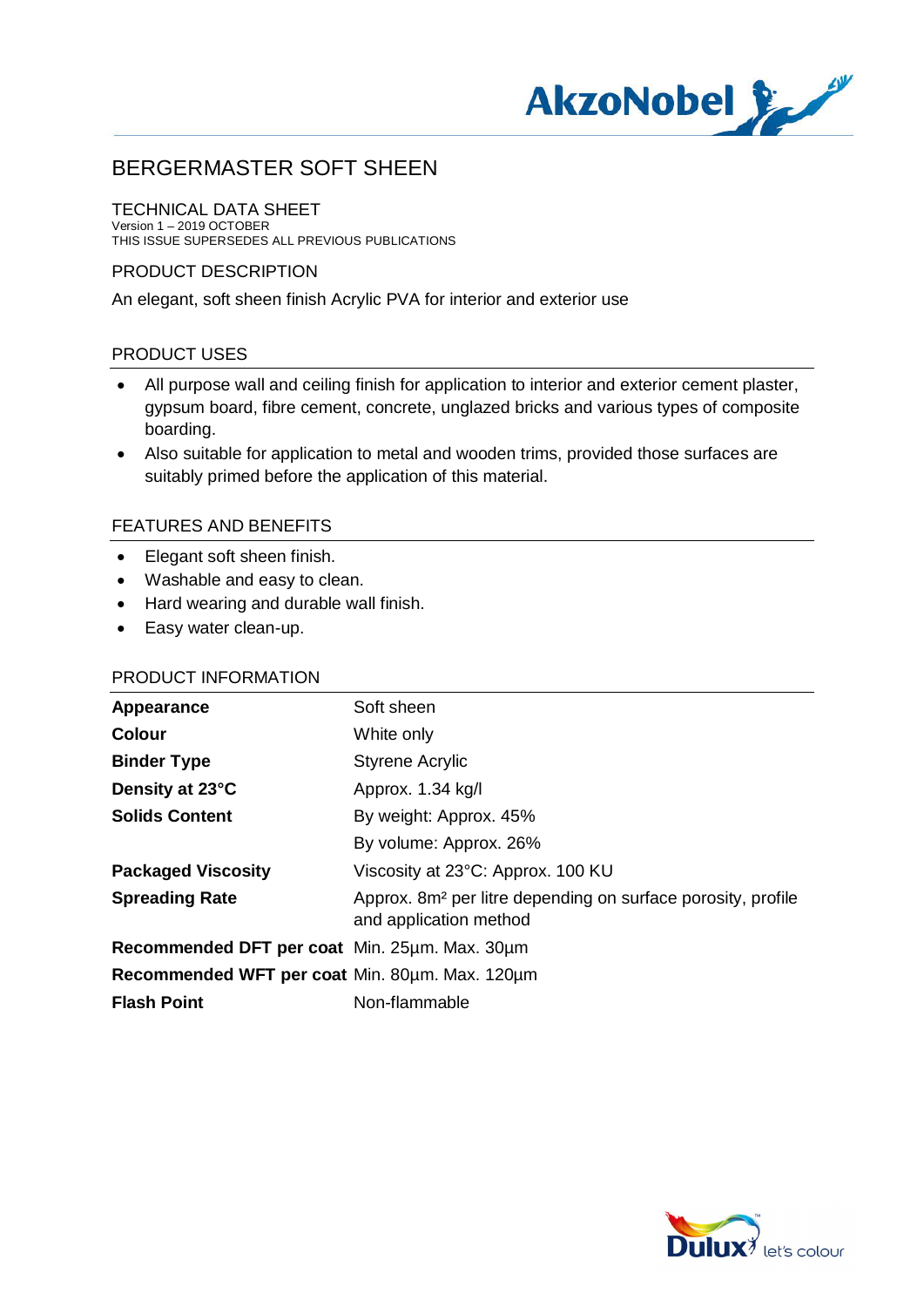

# APPLICATION INFORMATION

| Mixing                                | Stir until homogeneous with a flat paddle.                                                                                                                                                                              |
|---------------------------------------|-------------------------------------------------------------------------------------------------------------------------------------------------------------------------------------------------------------------------|
| <b>Application Surface conditions</b> | Surface Temperature between 10 - 35°C. Relative Humidity<br>between 10 - 85 % OR 2°C above dew point minimum.                                                                                                           |
| Application methods                   | Brush, roller or airless spray.                                                                                                                                                                                         |
| <b>Thinner</b>                        | Thinning not recommended. Ready for use after thorough<br>stirring.                                                                                                                                                     |
| <b>Drying Time</b>                    | Touch dry 1 hour at 23°C.                                                                                                                                                                                               |
| <b>Recoating Time</b>                 | 4 hours at 23°C (Drying times will be extended during cold,<br>wet or humid conditions)                                                                                                                                 |
| Cleaning of equipment                 | After use, remove as much product as possible, and then<br>clean immediately with water.                                                                                                                                |
| <b>Substrates</b>                     | Suitable for cement plaster, gypsum plaster, concrete<br>unglazed bricks, fibre-cement, various types of composite<br>boarding, PVC, metal and wood trims provided that<br>appropriate preparation and priming is done. |
| Precautions                           | Do not apply during cold (below 10°C) or wet weather.                                                                                                                                                                   |
|                                       | Do not apply directly to substrate without priming.                                                                                                                                                                     |
|                                       | Not suitable for direct application to powdery or friable<br>surfaces whether previously painted or not.                                                                                                                |
|                                       | Essentially a wall coating. For areas subject to continual<br>handling/soiling, e.g. cupboards and doorframes, use<br><b>Bergermaster Contractors Gloss Enamel.</b>                                                     |
|                                       | Not suitable for use in kitchen and bathrooms.<br>Do not clean the surface within 7 days of applying.                                                                                                                   |
| <b>Coats Required</b>                 | Apply two to three finishing coats to new surfaces to achieve<br>a closed film and solid colour.                                                                                                                        |

# SURFACE PREPARATION

Plaster sand should comply with SABS 1090 requirements. Plaster mix must be applied at a minimum thickness of 10mm, curing to a hard and sound finish, free of soft and friable material. MPA strength must comply with SABS 0164-1 (10MPA=2, 6:1 and 5MPA=4:1).

Ensure that surfaces are sound and free from dust, oil, grease, dirt, and debris. Surfaces must be thoroughly dry - no more than 12% moisture content.

#### NEW SURFACES

## **Cement Plaster (non-friable), Fibre Cement and Composite Boarding**

· It is recommended that fresh plaster should be allowed one week drying for every 5mm thickness; and longer in cold or damp weather.

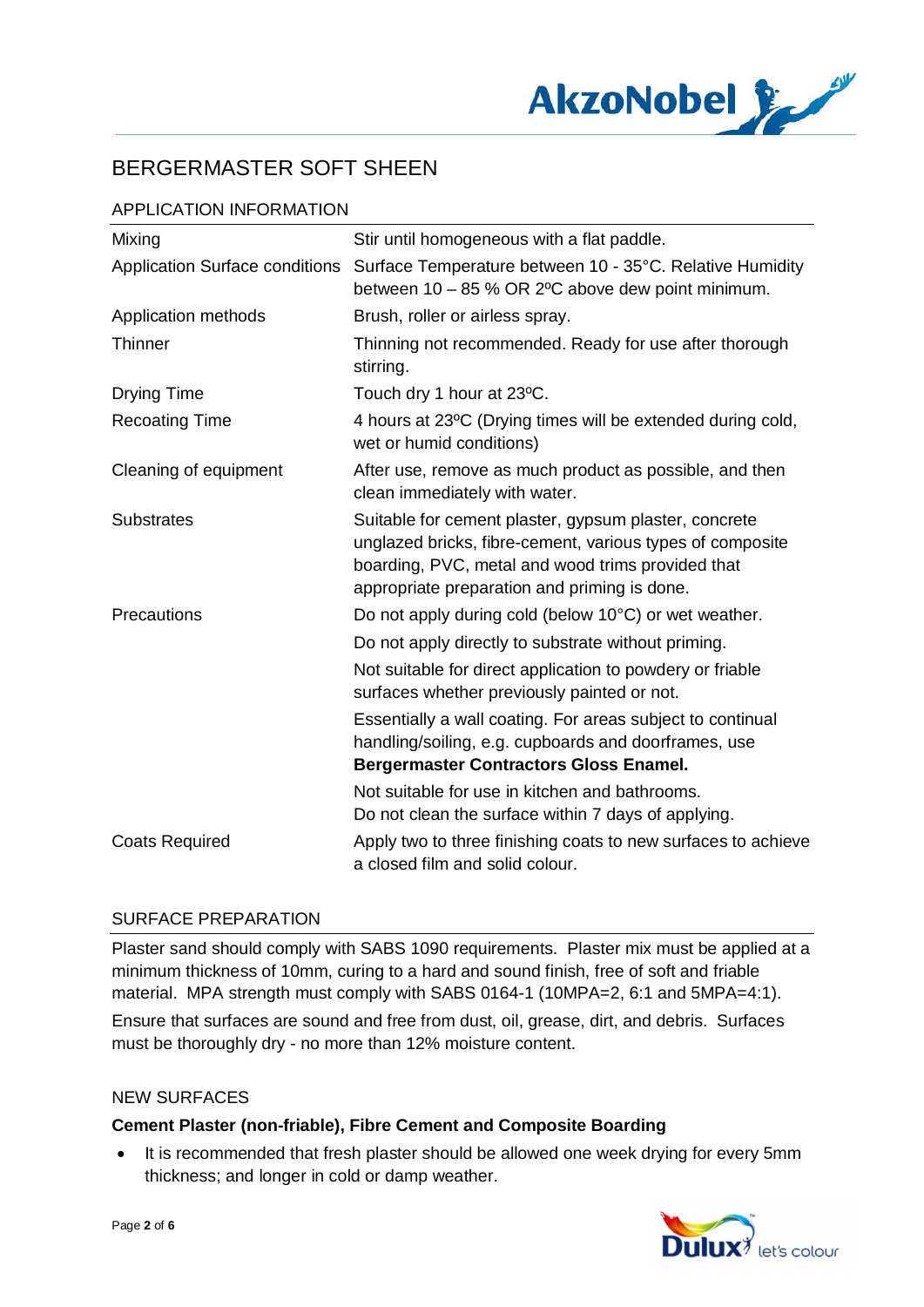

# SURFACE PREPARATION

## NEW SURFACE

## **Cement Plaster (non-friable), Fibre Cement and Composite Boarding - Continue**

- · Remove any loose particles and laitance by most suitable means. Soft, under bound, friable surface including pointing mortar need to be removed and repaired to a sound condition.
- · For very absorbent surfaces more than one coat **Bergermaster Water Based Plaster Primer** could be required to achieve correct binding and sealing properties.

# **Gypsum Plaster - Interior**

- · Newly applied Gypsum Plaster can present variable surface finishes based on the application method, the quality and type of gypsum plaster used. This can present variability in the finish of the applied gypsum in terms of surface hardness, texture and porosity. This may require added attention during priming.
- · Ensure the gypsum plaster is sound, non-friable, applied and cured as per the manufacturer's specifications.
- · After wiping down the gypsum plaster, no chalky powder should remain on the surface.
- · If the gypsum is sound, apply a single coat **Bergermaster Water Based Plaster Primer.**
- · As gypsum plaster is a very porous surface, adsorption of the plaster primer may occur. To test for this, wipe a black cloth over the dried **Bergermaster Water Based Plaster Primer** to test its integrity. If a white residue is found on the back of the cloth, apply 1 to 2 further coats of **Bergermaster Water Based Plaster Primer** to achieve the correct binding and sealing properties.

## **Concrete**

- · Remove any uncured cement, grease, and mould release agents by high-pressure water blast, or wash with a strong solution of **Dulux Pre-Paint Sugar Soap /**water solution. Rinse off thoroughly with clean water and allow drying.
- · For best paint system performance prime with one full coat **Bergermaster Water Based Plaster Primer.**

## **Mild Steel and Iron**

- Inspect shop-primer thoroughly for damage by installation. All rust, scale and dirt must be removed by scraping or with steel wire brushes, and then thoroughly sand with medium grit sandpaper and finish with fine grit sandpaper - down to a bright metal finish. Ensure that the sanded areas are dry and free of grease and dust. A solvent wash (rags dipped in lacquer thinner) may be used. Change the rags frequently. Allow drying.
- · Prime with one to two coats **Dulux Steel Primer**, depending on the severity of the conditions. Two coats recommended for coastal conditions.
- · For best paint system performance follow primer with **Dulux Universal Undercoat** before applying the selected finishing coat.

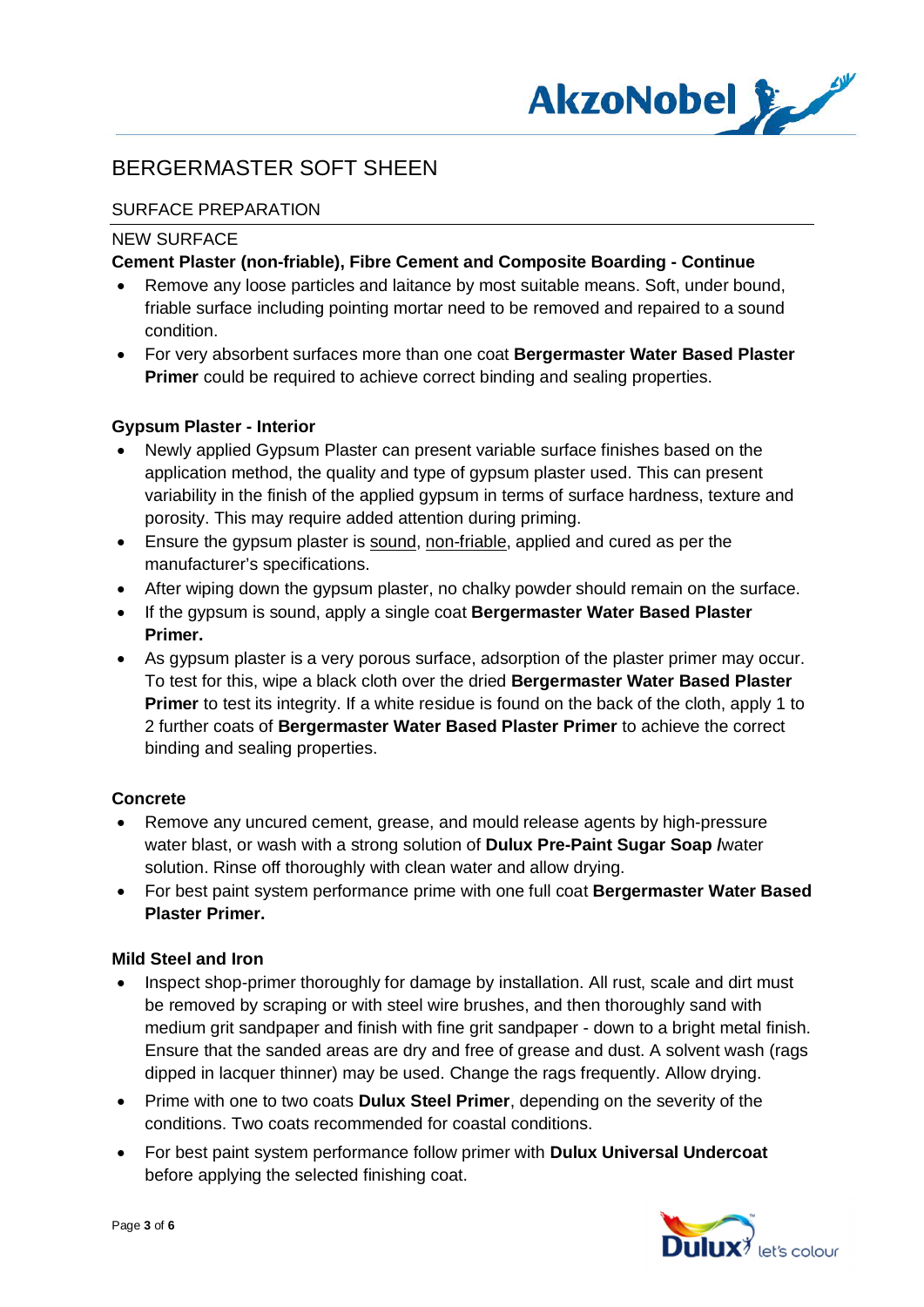

# SURFACE PREPARATION

## NEW SURFACE

## **PVC Gutters and Downpipes**

- · Lightly sand surfaces to a matt finish for improve adhesion. Clean and degrease with **Dulux Pre-Paint Brush Cleaner/ Degreaser** or a water-miscible household degreaser. Rinse thoroughly with water and allow drying.
- · Prime with one full coat **Dulux Supergrip.**

## **Wooden Surfaces**

- · Timber treated with borer- or fire retardant may cause slow drying (consult supplier).
- · Treat knots in timber with Knotting Agent.
- · Spot prime nail heads with **Duluix Steel Primer**.
- · Special attention must be given to painting the end grain to avoid moisture penetration apply a second coat after 10 - 20 minutes.
- · Prime with one coat **Dulux Wood Primer**. Two coats may be required for very absorbent wood. Alternatively, wooden surfaces can be primed with **Dulux Supergrip** to support a water-based paint system.
- · For best paint system performance follow **Dulux Wood Primer** with **Dulux Universal Undercoat** before applying the selected finishing coat.

# PREVIOUSLY PAINTED SURFACES

## **Good Condition, not powdery**

- · Remove any loose and flaking paint back to a sound substrate and firm edges by scraping and sanding.
- · Clean surfaces with **Dulux Pre-Paint Sugar Soap** /water solution to remove all surface contaminates and chalky residue, rinse with clean water to remove all traces of the **Dulux Pre-Paint Sugar Soap** treatment and allow drying out. For exterior application can high pressure water jet cleaning be used as an alternative to the **Dulux Pre-Paint Sugar Soap** treatment.
- Spot prime bare exposed substrates with appropriate primer.
- · Enamel surfaces need to be sanded to a matt finish to aid adhesion before commencing with the **Dulux Pre-Paint Sugar Soap** /water solution treatment.
- · Apply a coat of **Dulux Universal Undercoat**.

## **Old Paint in Poor Condition**

- · Completely remove all loose and flaking paint.
- · Remove oil, grease dirt or any other contaminants with **Dulux Pre-Paint Sugar Soap**/water solution and allow drying.
- · Friable surfaces must be removed and repaired.

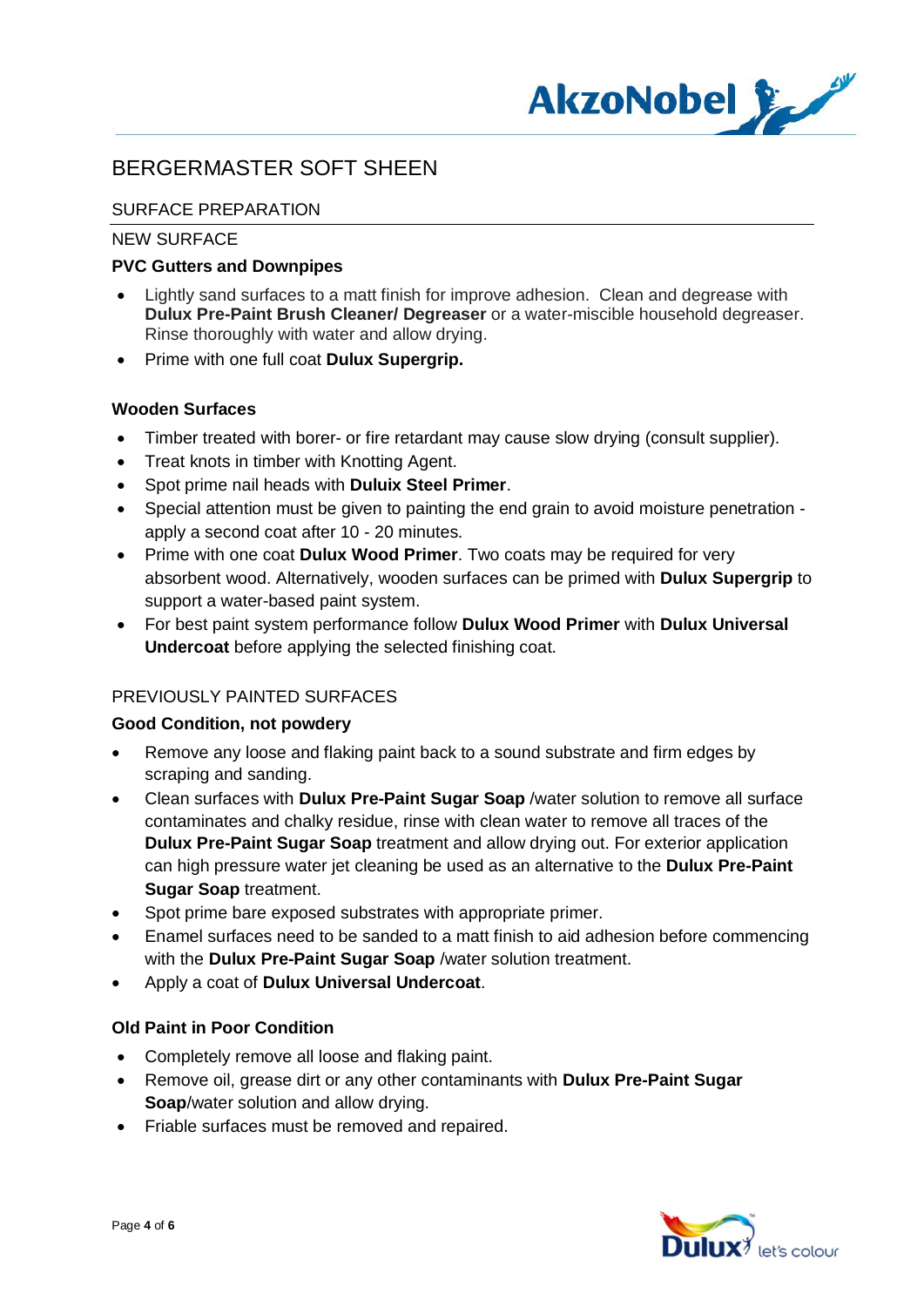

# SURFACE PREPARATION

## PREVIOUSLY PAINTED

## **Old Paint in Poor Condition - Continue**

- · Chalked surfaces must be thoroughly brushed or prepared with high pressure water cleaning. NOTE: While this product can be used for sealing exterior chalked or slightly friable surfaces, it will not penetrate thick layers of powdery material. **Bonding Liquid**, which is un-pigmented, is preferred.
- · Mould instructions. To kill lichen and algae growth, scrub with one of the following solutions: either 4:1 water/chlorine, or 4:1 water/sodium hypochlorite. Ensure that the areas are completely saturated, and allow the solution to react for a minimum of 4 hours. Rinse the complete wall surface thoroughly with clean water and allow drying.
- · Prime all exposed areas with appropriate primer as for new surfaces.

## FILLING

Fill all imperfections with the appropriate **Dulux Pre-Paint** filler and spot prime filled areas with appropriate primer once the crack filler has dried properly. Failure to do this will result in uneven sheen levels between the repaired and normal areas.

## HEALTH AND SAFFTY INFORMATION

This product contains no added lead. Avoid contact with skin or eyes. Keep out of reach of children. If accidently swallowed, seek medical advice immediately and show this container to the doctor. Dry sanding, flame cutting and/or welding of the dry paint film will give rise to dust and/or hazardous fumes. Wet sanding should be used wherever possible.

If exposure cannot be avoided by the provision of local exhaust ventilation, suitable respiratory protective equipment should be used. Do not empty into drains or watercourses.

Ensure good ventilation during application and drying. It is recommended to use suitable protective clothing and equipment. To avoid the risk of spillage, always store and transport containers in a secure upright position. Refer to Material Safety Data Sheet for complete information.

| Packaging                 | White: 5Lt, 20Lt                                                                                                                                                                                                                                         |
|---------------------------|----------------------------------------------------------------------------------------------------------------------------------------------------------------------------------------------------------------------------------------------------------|
| <b>Storage Conditions</b> | Store under cool dry conditions away from direct sunlight,<br>heat and extreme cold.                                                                                                                                                                     |
| <b>Disclaimers</b>        | Colour references are as accurate as modern printing will<br>allow. Among others, the following factors may affect final<br>colour appearance: product sheen and texture, colour and<br>light reflections, application, surface texture and preparation. |

#### ADDITIONAL INFORMATION